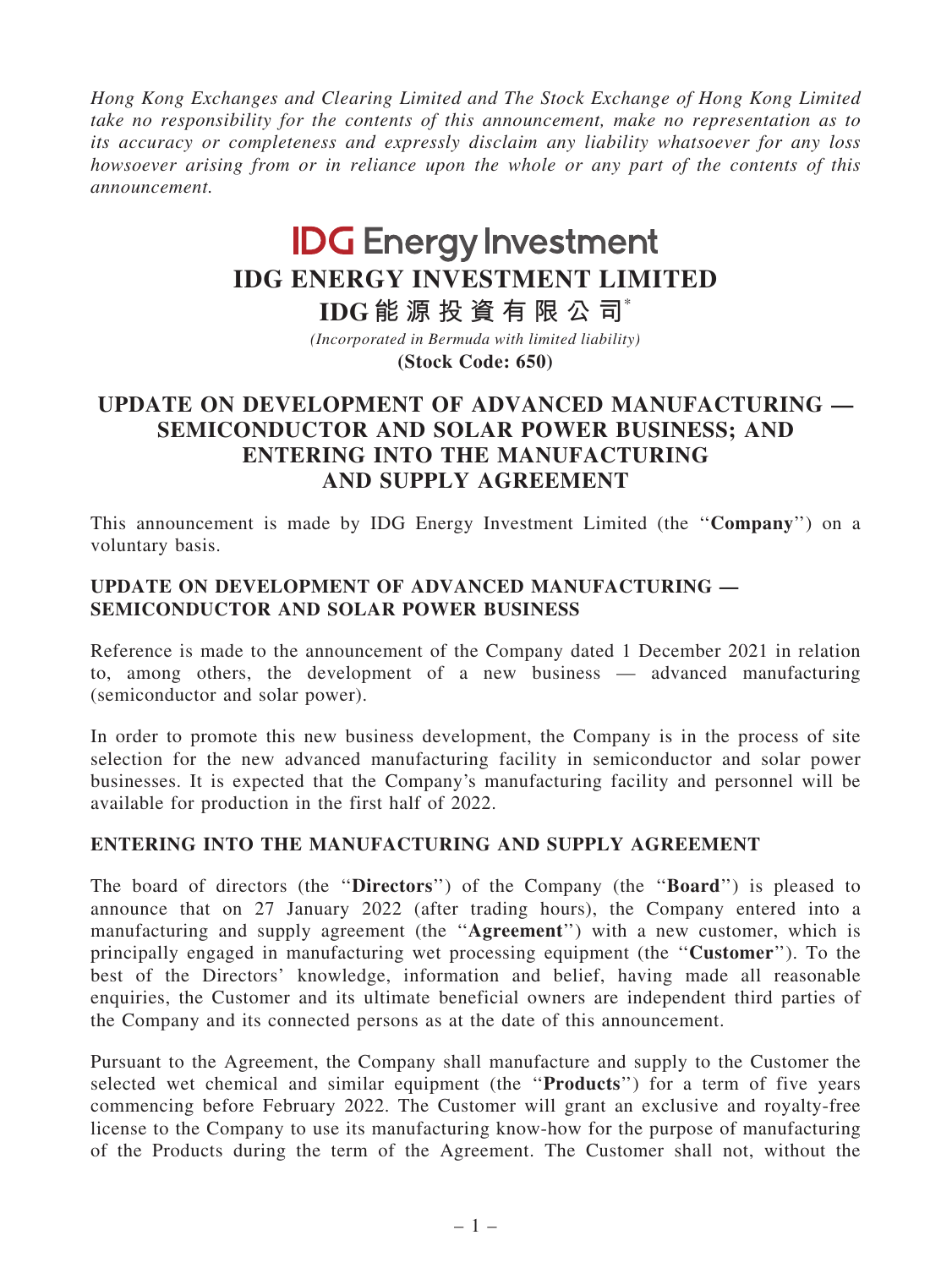Company's consent, manufacture the Products in the same segments, enter into any manufacturing arrangement or purchase the Products from anyone other than the Company in the PRC (for the purpose of this announcement, excluding Hong Kong, Macau and Taiwan). The Customer will also make the yearly quantity commitment to the Company and guarantee to purchase the minimum quantities of the Products from the Company at the price specified in the Agreement.

### REASONS AND BENEFITS FOR ENTERING INTO THE MANUFACTURING AND SUPPLY AGREEMENT

The Company intends to gradually further expand its investment in the advanced manufacturing in semiconductor and solar power industries with a business model primarily focusing on technology and solutions which provide high productivity. The Customer is a leading enterprise in the global industry of wet processing equipment, serving key customers from various high-tech industries worldwide with valuable and innovative wet-chemical solutions. Against the backdrop that China boasts the largest market for solar power, taking into account the Company's long-term business relationship with the Customer, the Directors consider that the manufacturing and supply of the Products under the Agreement forms an integral part of the business of the Company, and by engaging as an original equipment manufacturer, the Company is in a win-win cooperation to achieve further expansion of its business while lowering production costs for the Customer, thus enlarging its product competitiveness and market share. The Directors also consider that the entering into of the Agreement, as a step by the Company to further tap into the opportunities in the advanced manufacturing in semiconductor and solar power industries, will enable the Company to strengthen the business, thus promoting the development of the new business.

The Board is of the view that the Agreement is entered into in the ordinary and usual course of business of the Company, on normal commercial terms, and the terms are fair and reasonable and in the interests of the Company and its shareholders as a whole.

## GENERAL

The transactions contemplated under the Agreement do not constitute any notifiable transaction of the Company under Chapter 14 of the Rules Governing the Listing of Securities on The Stock Exchange of Hong Kong Limited. The Company will make further announcement(s) as and when appropriate if required.

#### The Shareholders and potential investors are advised to exercise caution when dealing in the securities of the Company.

By Order of the Board IDG Energy Investment Limited WANG Jingbo Chairman and Chief Executive Officer

Hong Kong, 28 January 2022